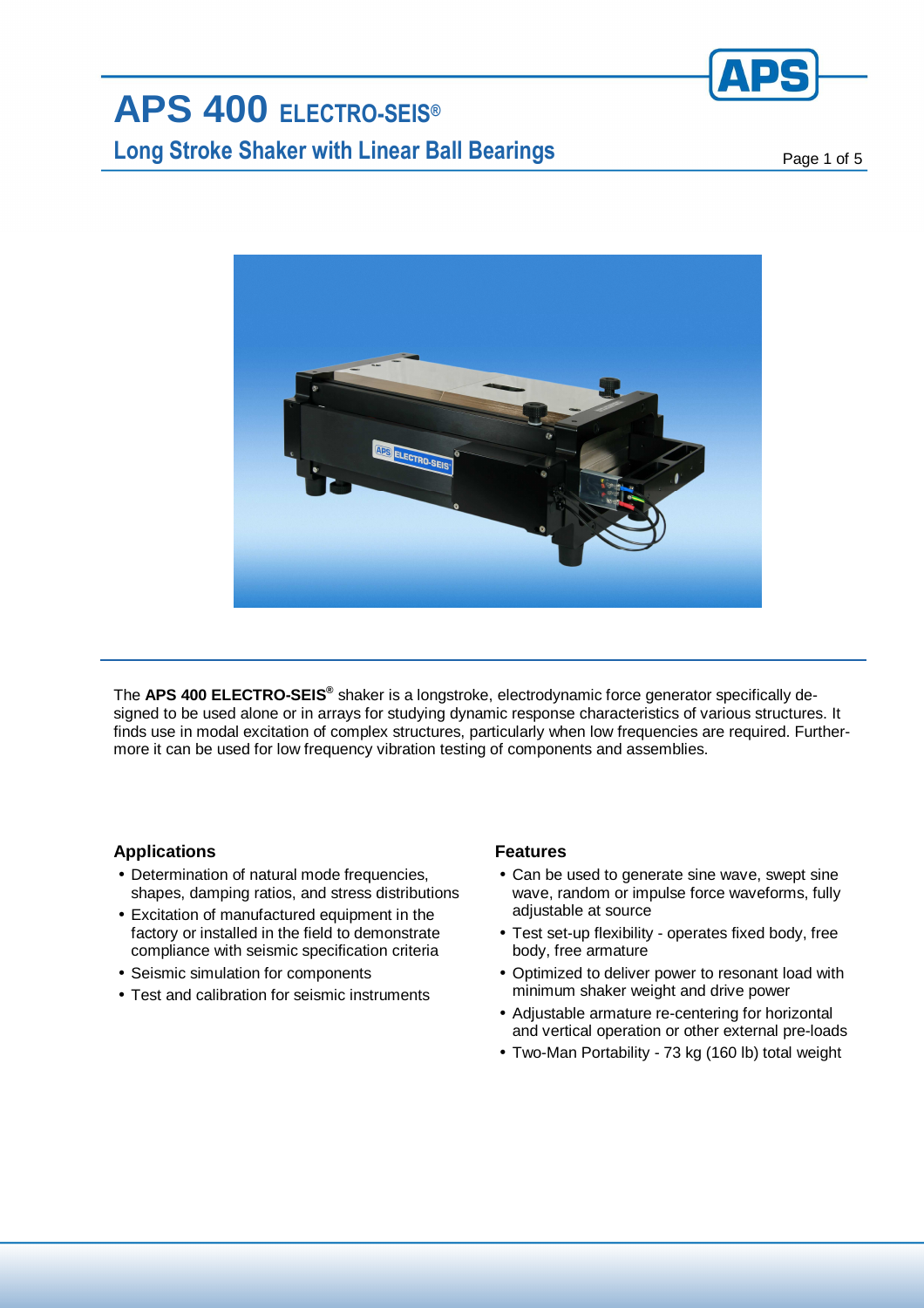

# **APS 400 ELECTRO-SEIS® Long Stroke Shaker with Linear Ball Bearings Page 2 of 5** and  $P_{\text{age 2 of 5}}$

### **Description and Characteristics**

The APS 400 ELECTRO-SEIS® shaker has been optimized for driving structures at their natural resonance frequencies. It is an electrodynamic force generator, the output of which is directly proportional to the instantaneous value of the current applied to it, independent of frequency and load response. It can deliver random or transient as well as sinusoidal waveforms of force to the load. The armature has been designed for minimum mass loading of the drive point. The ample armature stroke allows driving antinodes of large structures at low frequencies and permits rated force at low frequencies when operating in a free body mode.

The unit employs permanent magnets and is configured such that the armature coil remains in a uniform magnetic field over the entire stroke range assuring force linearity. The enclosed, self-cooled construction provides safety and minimum maintenance. Attachment of the armature to the drive point is accomplished by a simple thrust rod like the APS 8610 - Modal Stinger.

An amplifier, such as the APS 145 **-** Power Amplifier, is required to provide armature drive power.

### **Modes of Operation**

### **Free Armature Mode**

In this mode, the armature provides the reaction mass for force delivered to the test structure via the shaker body. Auxiliary reaction mass may be added to the armature to decrease the low frequency limit for rated force operation.

The APS 400 shaker and APS 0412 - Reaction Mass may be used in a vertical or horizontal free armature mode with rated force down to less than 3 Hz. Feet and carrying handles are provided for ease in placement of the shaker on horizontal test surfaces.

### **Fixed Body Mode**

By providing a rigid attachment between the body and ground, the full relative velocity and stroke capability is available for load motion. Maximum rated force can be delivered down to 0.01 Hz and 70 % maximum to 0 Hz.



APS 400 with APS 0412 Reaction Mass Assembly



APS 113 with APS 0421 - Carrying Handles and Tie-down Bars and APS 8610 - Connecting Rod prepared for Fixed Body Mode operation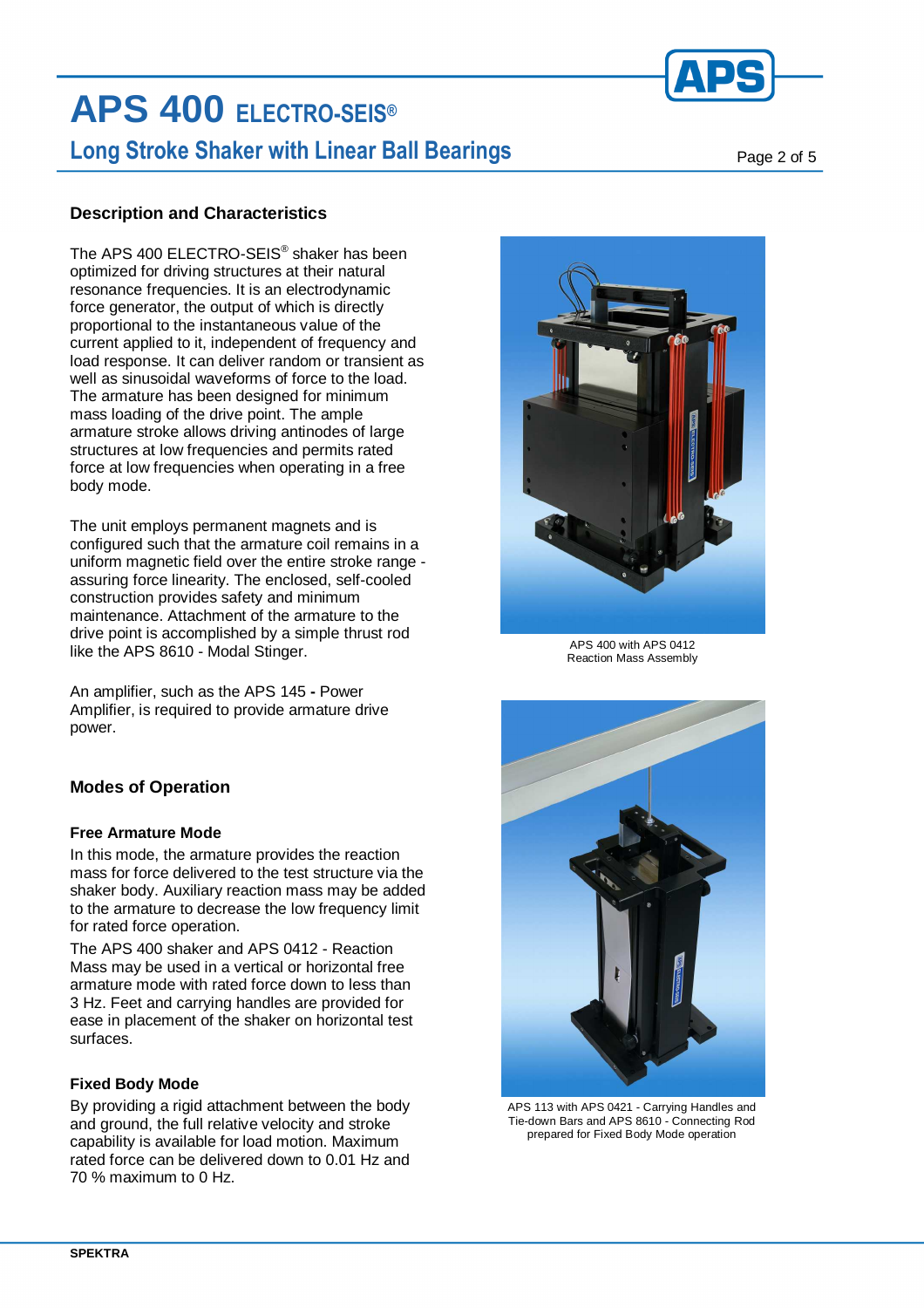

# **APS 400 ELECTRO-SEIS®**

### **Long Stroke Shaker with Linear Ball Bearings**

Page 3 of 5

### **Free Body Mode**

In this mode, the body provides the reaction mass. Load and body motion are accommodated within the total relative velocity and stroke. Because of the high cross-axis stiffness provided by the armature linear guidance system, the shaker may be supported above ground level by means of suspension lines (APS 8612 - Steel Cable Kit) attached to the body. This provides a convenient mounting for introducing force parallel to a horizontal mounting surface. Examples of such surfaces include floors, roofs, platforms, cabinets, bridges and tanks.



APS 113 with APS 8610 - Connecting Rod and APS 8611 - Steel Cable Kit prepared for Free Body Mode operation

### **Shaker Table Mode**

Auxiliary Table Kits are available which, when installed on the basic shaker, enable the shaker to provide long stroke excitation to components or model structures mounted on the table.

The APS 0452 Auxiliary Table Kit provides horizontal motion, the APS 0477 Auxiliary Table Kit provides vertical motion and the APS 0478 Auxiliary Table Kit provides either the vertical or horizontal motion configuration.



APS 400 with APS 0452 - Auxiliary Table Kit − Horizontal



APS 400 with APS 0477 - Auxiliary Table Kit − Vertical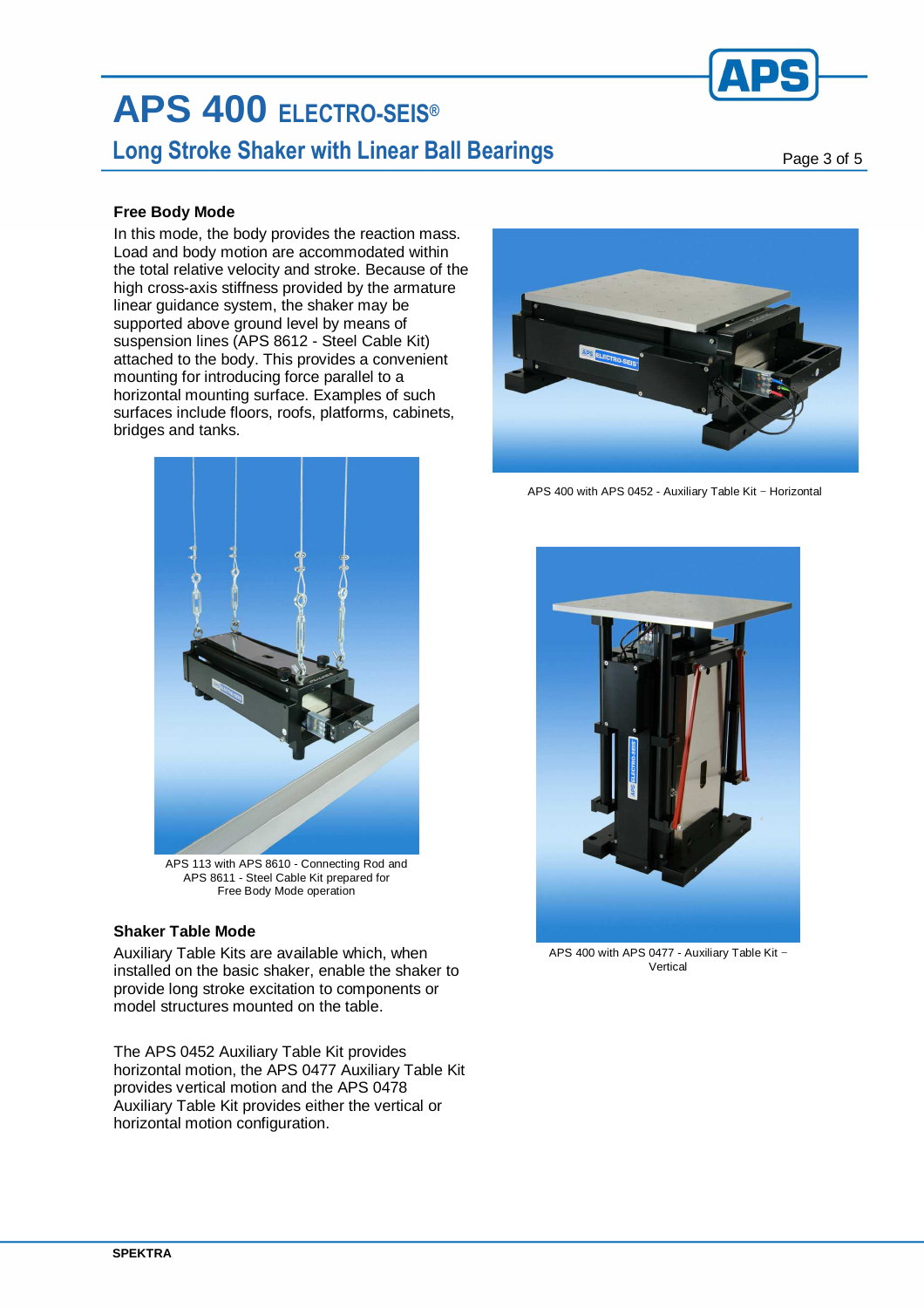## **APS 400 ELECTRO-SEIS® Long Stroke Shaker with Linear Ball Bearings Page 4 of 5** and  $P_{\text{a}}$  and  $\sigma$  5

### **Performance**

The primary purpose of the APS 400 ELECTRO-SEIS® shaker is to determine the dynamic characteristics of mechanical structures. At resonance, a large amount of energy is contained in the structure, and the shaker must accommodate the resulting motion. However, it need only supply the real mechanical power dissipated by damping mechanisms within the structure.

If a drive point on a structure in resonance is vibrating with a velocity of 1,000 mm/s (39 in/s) peak and a force of 445 N (100 lbf) peak is required to sustain the vibration level, then the shaker will be delivering approximately 220 W RMS to the structure. Such a load on the shaker is termed a matched resonant load, and it is purely resistive since the force is in a phase with the velocity.

If the resonant load input is other than 445 N x 1,000 mm/s, the full 220 watts of mechanical power cannot be delivered to the structure, the system being either force or velocity limited. If the resulting maximum response level is not great enough, the user may have the option of moving the shaker to a drive point having an impedance closer to the matched value, or adding more shakers to the array driving the structure.

Within the limitations of maximum force and velocity, the actual power delivered to a structure is a function of the input mechanical impedance at the drive point. In typical modal testing, this input impedance varies widely in magnitude and phase angle. At different frequencies, the input impedance of the drive point may appear predominately springlike, mass-like, or resistive. Since the object of the tests is to establish resonant modes, at which the input mechanical impedance of all drive points are resistive, the shaker's maximum performance capability is most meaningful stated in terms of the force and velocity that can be obtained when driving a matched resistive load.

Therefore, performance is given in the form of graphs which present the envelopes of maximum force and velocity delivered to a resonant structure as functions of the resonance frequency of the structure.

Another application is the excitation for sensor calibration. Acceleration envelopes of the APS 400  $ELECTRO-SEIS<sup>®</sup>$  shaker with various mass loads is shown in the lower graph for the 445 N rating.